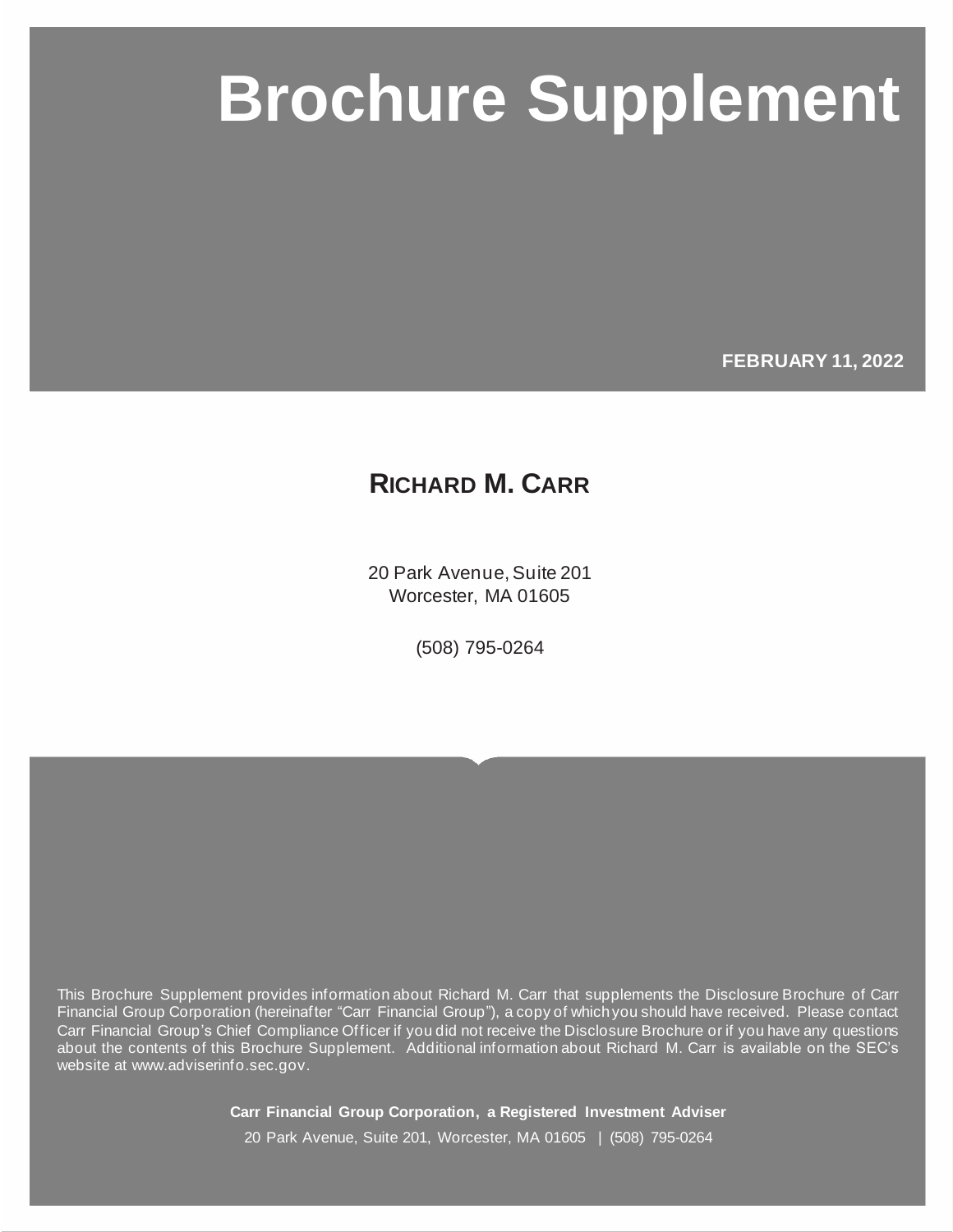## **Item 2. Educational Background and Business Experience**

#### Born 1967

#### **Post-Secondary Education**

American College │ Masters, Financial Planning │2017

College of the Holy Cross │ B.A., Economics │ 1989

#### **Recent Business Background**

Carr Financial Group Corporation │ Principal │ March 1990 – Present

Private Advisor Group, LLC │ Investment Adviser Representative │ October 2012 – February 2022

LPL Financial LLC│ Registered Representative │ October 2012 – February 2022

#### **Professional Designations**

Richard M. Carr holds the professional designations of CERTIFIED FINANCIAL PLANNER™ ("CFP®"), Chartered Financial Consultant ("ChFC®"), Chartered Life Underwriter ("CLU®"), and Chartered Retirement Planning CounselorSM ("CRPC®").

The CFP® certification is a financial planning credential awarded by the Certified Financial Planner Board of Standards Inc. (the "CFP Board") to individuals who meet its education, examination, experience and ethics requirements. Eligible candidates are generally required to have three years of financial planning related experience and possess a bachelor's degree from an accredited U.S. college or university. Certificants are further required to complete a CFP Board-Registered Education Program (or possess a qualifying professional credential), clear a personal and professional background check, and pass the CFP  $\degree$ Certification Examination, a ten-hour multiple choice exam divided into three separate sessions. In order to maintain the certification, CFP® designees must also complete at least 30 hours of continuing education every two years on an ongoing basis.

The ChFC® designation is a financial planning credential awarded by the American College to individuals who satisfy its educational, work experience and ethics requirements. Recipients of the ChFC<sup>®</sup> certification have completed at least seven mandatory college-level courses in the areas of financial, insurance, retirement and/or estate planning, as well as income taxation and/or investments. Additionally, recipients have completed at least two elective courses on the financial system, estate planning applications, executive compensation, and/or retirement decisions. In order to maintain the designation, ChFC® holders must satisfy the ongoing requirements of the Professional Achievement in Continuing Education ("PACE") Recertification Program, which includes 30 hours of continuing education at least every two years.

The  $CLU<sup>®</sup>$  designation is an insurance credential awarded by the American College to individuals who meet its educational, work experience and ethical requirements. Recipients of the CLU® designation have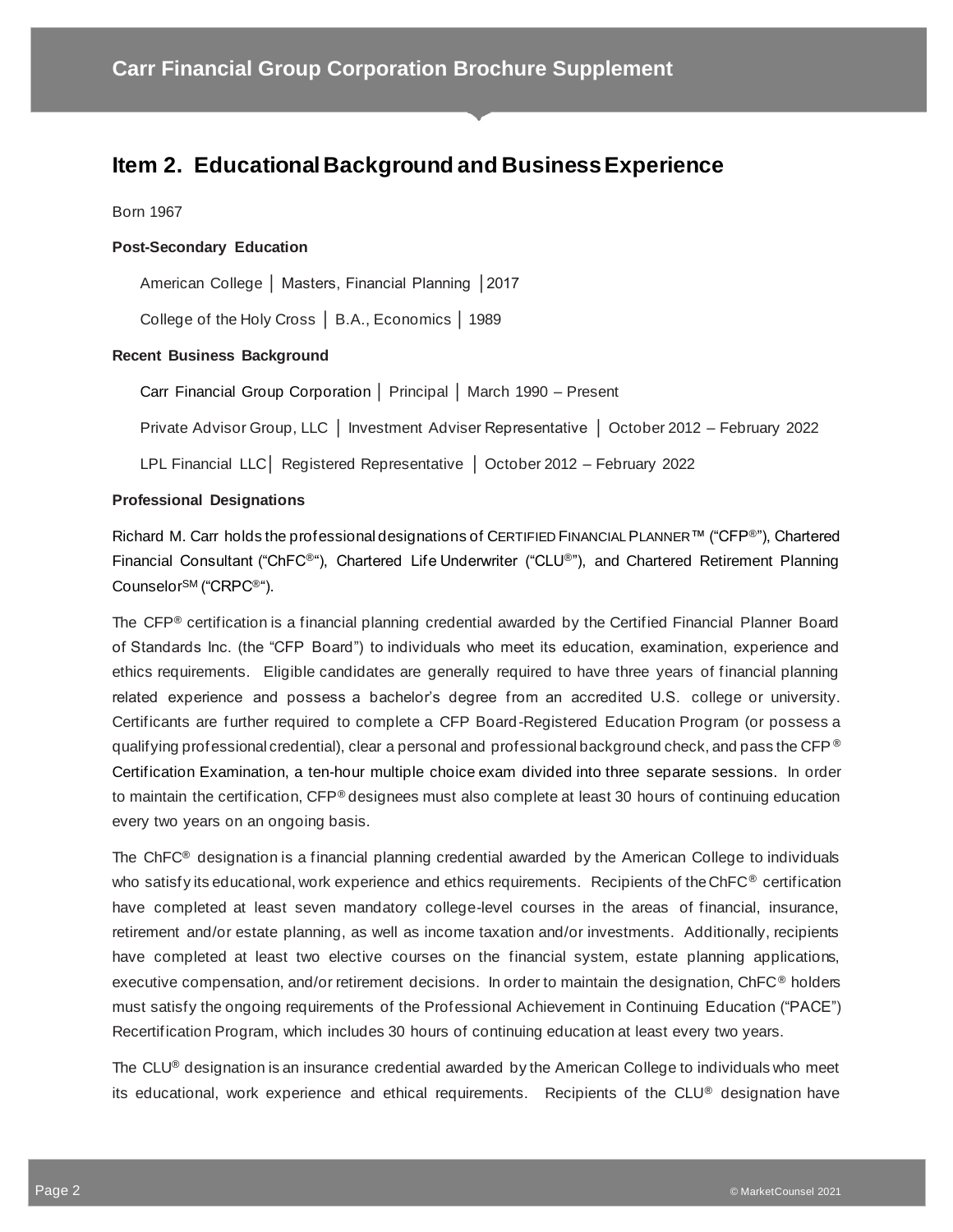completed five required college-level core courses and three electives, covering all aspects of insurance planning, estate and retirement issues, taxation, business insurance and risk management. Recipients are further required to have three years of full-time business experience and must adhere to the American College Code of Ethics and Procedures. In order to maintain the designation, CLU® holders must satisfy the ongoing requirements of the PACE Recertification Program, which includes 30 hours of continuing education at least every two years.

The CRPC<sup>®</sup> designation is a retirement planning credential awarded by the College for Financial Planning<sup>®</sup> to individuals who meet its educational, examination and ethical requirements. Certificants are required to have completed the CRPC<sup>®</sup> Designation Program, a self-taught educational program focused on various pre- and post-retirement needs of individuals. Recipients are further required to have successfully passed a multiple-choice examination addressing a range retirement related matters, such as estate planning and asset management. On an ongoing basis, CRPC® designees are also required to affirm their adherence to the applicable Code of Ethics and complete at least 16 hours of continuing education every two years.

The CFS<sup>®</sup> certification is a mutual fund related credential awarded by the Institute of Business & Finance (the "IBF") to those individuals who satisfy its education, experience and ethics requirements. Through the CFS® Program, designees seek to develop a better understanding of the various ways to evaluate and compare fund financial measurements and benchmarks. Eligible candidates have either a bachelor's degree from an accredited institution or at least 2,000 hours of work experience in the financial services industry. Candidates are further required to pass three separate 50-question examinations, complete an open-book CFS® study, and sign the governing code of ethics. In order to maintain the designation, recipients must report 30 hours of continuing education every two years directly to the IBF on an ongoing basis.

For additional information about each of these credentials, please refer directly to the website of the issuing organization.

## **Item 3. Disciplinary Information**

Carr Financial Group is required to disclose information regarding any legal or disciplinary events material to a client's evaluation of Richard M. Carr. Carr Financial Group has no information to disclose in relation to this Item.

## **Item 4. Other Business Activities**

Carr Financial Group is required to disclose information regarding any investment-related business or occupation in which Richard M. Carr is actively engaged.